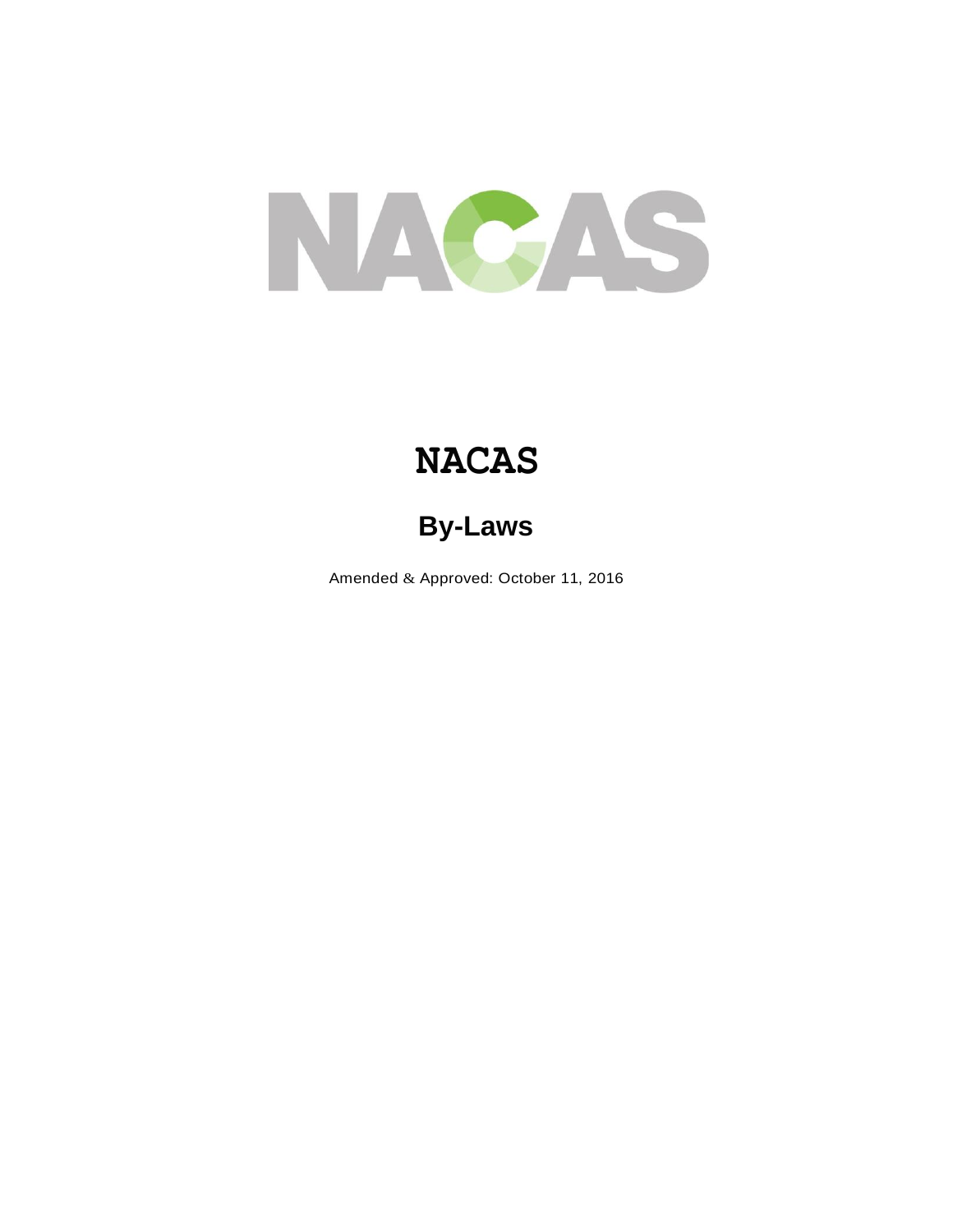

## **Table of Contents**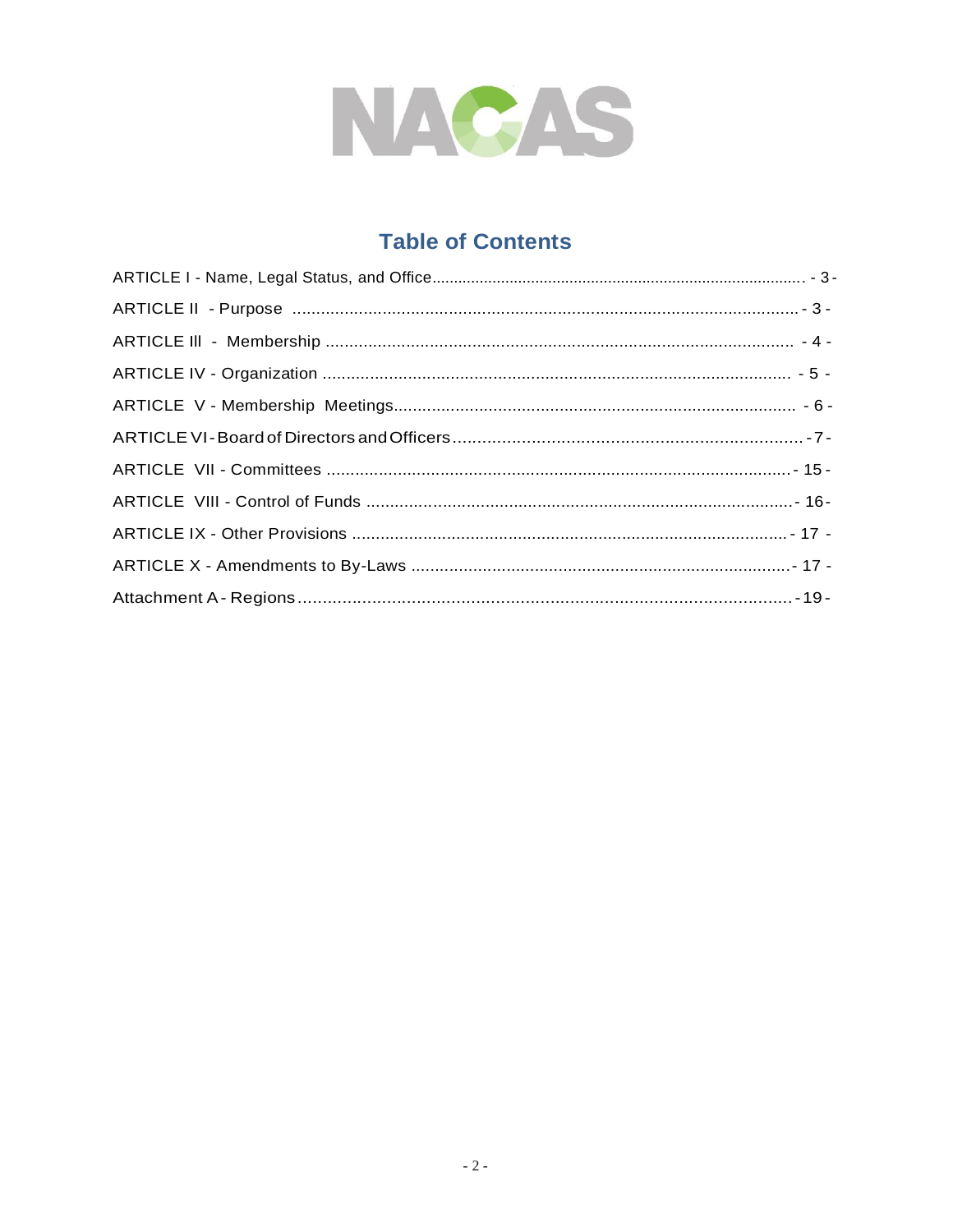

### ARTICLE I - Name, Legal Status, and Office

#### **Section 1: Name**

The Name of the Corporation shall be the National Association of College Auxiliary Services ("NACAS" or "National Association").

#### **Section 2: Legal Status**

- (a) NACAS shall be incorporated as a non-stock corporation pursuant to the Commonwealth of Virginia's Non-stock Corporation Act (Chapter 10 of Title 13.1 of the Code of Virginia), as may be amended from time to time.
- (b) Subject to applicable law, the Corporation may "do business as" or file with the appropriate governmental agency to use the fictitious name, "NACAS."

#### **Section 3: Office**

NACAS shall maintain in the Commonwealth of Virginia a registered agent and may have offices within or without the Commonwealth of Virginia as the Board of Directors may determine or as the business of NACAS may require from time to time.

### ARTICLE II - Purpose

**Section 1:** The purposes of the National Association shall be: to promote high standards of business practices and ethical conduct among its members; to unite into one organization those persons whose major responsibility is providing auxiliary services to the students, faculty, staff and guests of their respective colleges and universities; to provide for the collection, dissemination, and interchange of information among the members; to foster a cooperative spirit with other college and university professional organizations; to provide opportunities for training, career development, skill development and other forms of professional growth, and to promote auxiliary services as a valid component of the total educational process; to foster cooperation, support, and growth of the regional, state and local associations of college auxiliary services; to maintain a high percentage of the institutions of higher education as members; to promote auxiliaries as an asset to higher education; to foster international goodwill through cooperation and liaison with kindred associations throughout the world; to represent the interests of college and university auxiliary services to local, state and federal legislative bodies and agencies; and, to undertake any activities permitted by applicable law.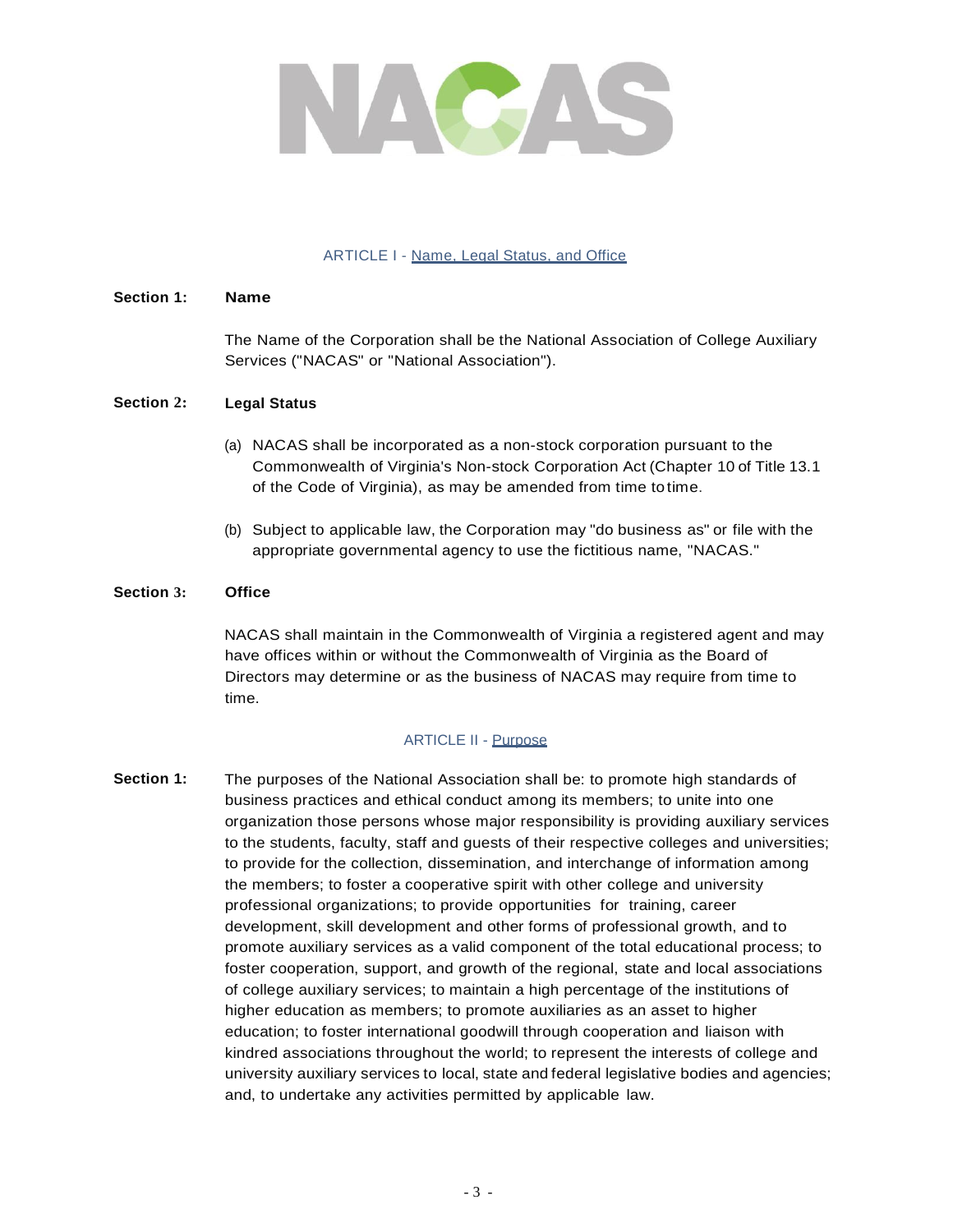

### ARTICLE Ill - Membership

#### **Section 1: Regular Members**

- (a) "Regular Members" are institutions only. The institution must be either a degree granting accredited college, university, or other type of post-secondary institution.
- (b) Member institutions are represented by a designated full-time employee. The designated full-time employee may be from the institution itself or from a wholly-owned subsidiary of the institution.
- (c) Member institutions can have more than one (1) participant in NACAS; however, only one (1) delegate from each member institution shall have the one (1) vote allocated to each institution during official meetings of the National Association.

#### **Section 2: Individual Members**

Persons having an interest in the purposes and activities of NACAS, including without limitation active professionals, students and/or retired professionals, may become "Individual Members." Individual Members are not eligible to vote during official meetings or to hold office in the National Association.

#### **Section 3: Honorary Members**

"Honorary Members" are individuals elected to membership in NACAS upon the recommendation of the Board of Directors. Honorary Members are not eligible to vote during official meetings or to hold office in the National Association.

#### **Section 4: Business Partner Members**

Businesses, individuals and organizations having an interest in the purposes and activities of NACAS may become "Business Partner Members." Business Partner Members are not eligible to vote during official meetings or to hold office in the National Association.

#### **Section 5: Application Process; Membership Year**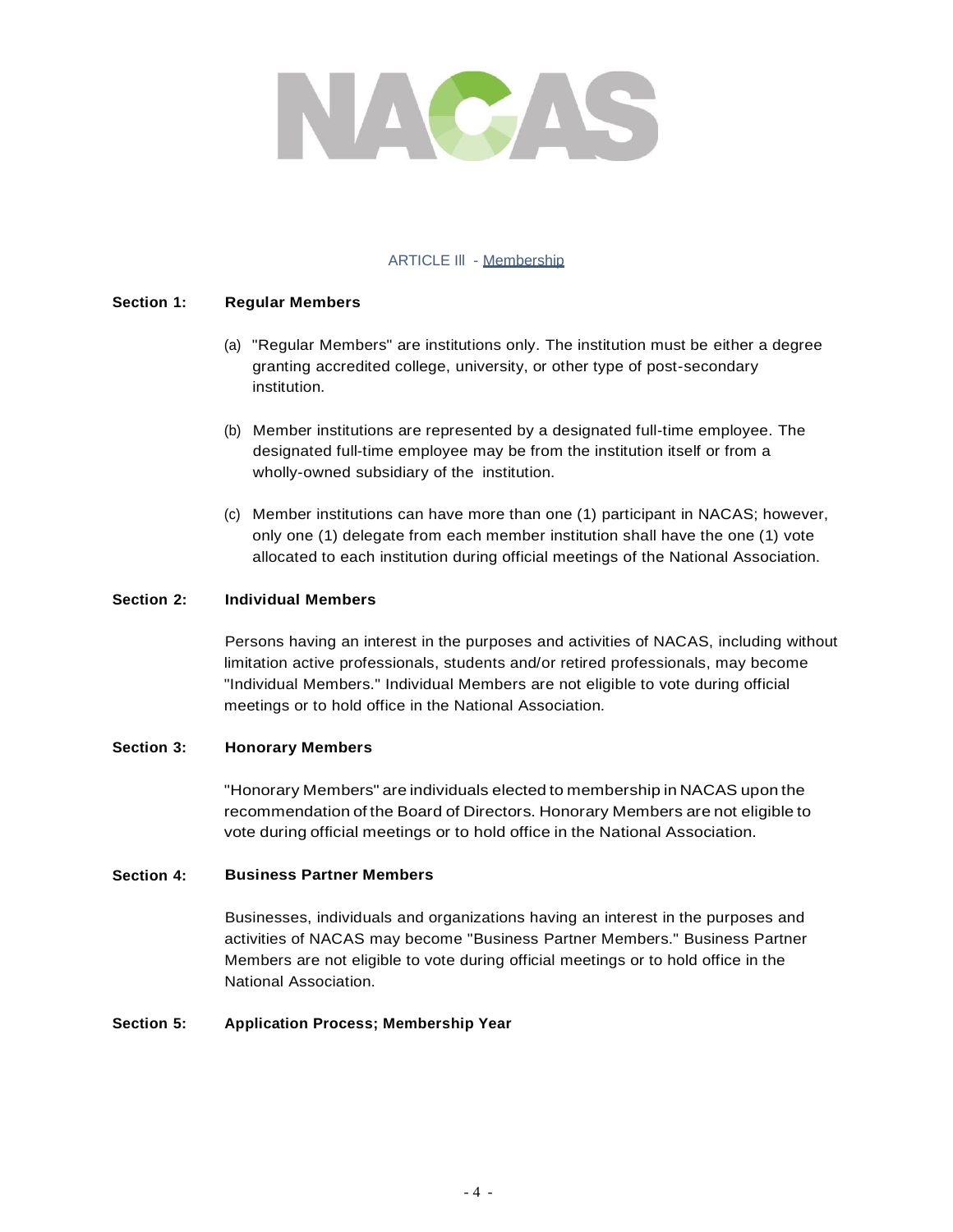

- (a) The Board of Directors shall have the authority to prescribe from time to time the application form and procedures, including any application fees, to become a member of NACAS.
- (b) The Board of Directors shall have authority to determine the National Association's membership year and fiscal year.

ARTICLE IV - Organization

#### **Section 1: Governance**

The affairs of the National Association shall be governed by the Board of Directors, elected by the Regular Members , as set forth in these By-Laws and applicable laws.

#### **Section 2: Regions**

NACAS shall be divided into four geographical regions titled West, Central, South, and East. The Board of Directors shall have the authority to assign States, Territories, and Countries to a particular region. The current regional assignments are set forth in Attachment A attached to these By-Laws, which may be amended and updated from time to time by the Board of Directors . The Bo ard of Directors can approve a change in a particular member's regional designation, subject to the concurrence of both regions' board of directors.

(a) Region Formation

Regions shall be approved by the Board of Directors.

(b) Structure and Function

Regions shall be separately incorporated as a non-stock, tax-exempt corporation (or equivalent) organized under the laws of the Commonwealth of Virginia. All Regions formed within the United States must qualify for exemption under Section 501(c) (6) of the Internal Revenue Code. Regions shall fulfill the mission and purposes of NACAS at the regional level, pursuant to and in accordance with NACAS' mission and purposes as set forth in NACAS' Articles of Incorporation and Bylaws, or as otherwise established by NACAS' Board of Directors. However, Regions may elect officers for longer terms than those stated in these Bylaws. A Region may adopt such policies, rules, and regulations for the governance of the Region as do not conflict with the Articles of Incorporation, and all Rules and Regulations incorporated therein, and other governing documents of NACAS.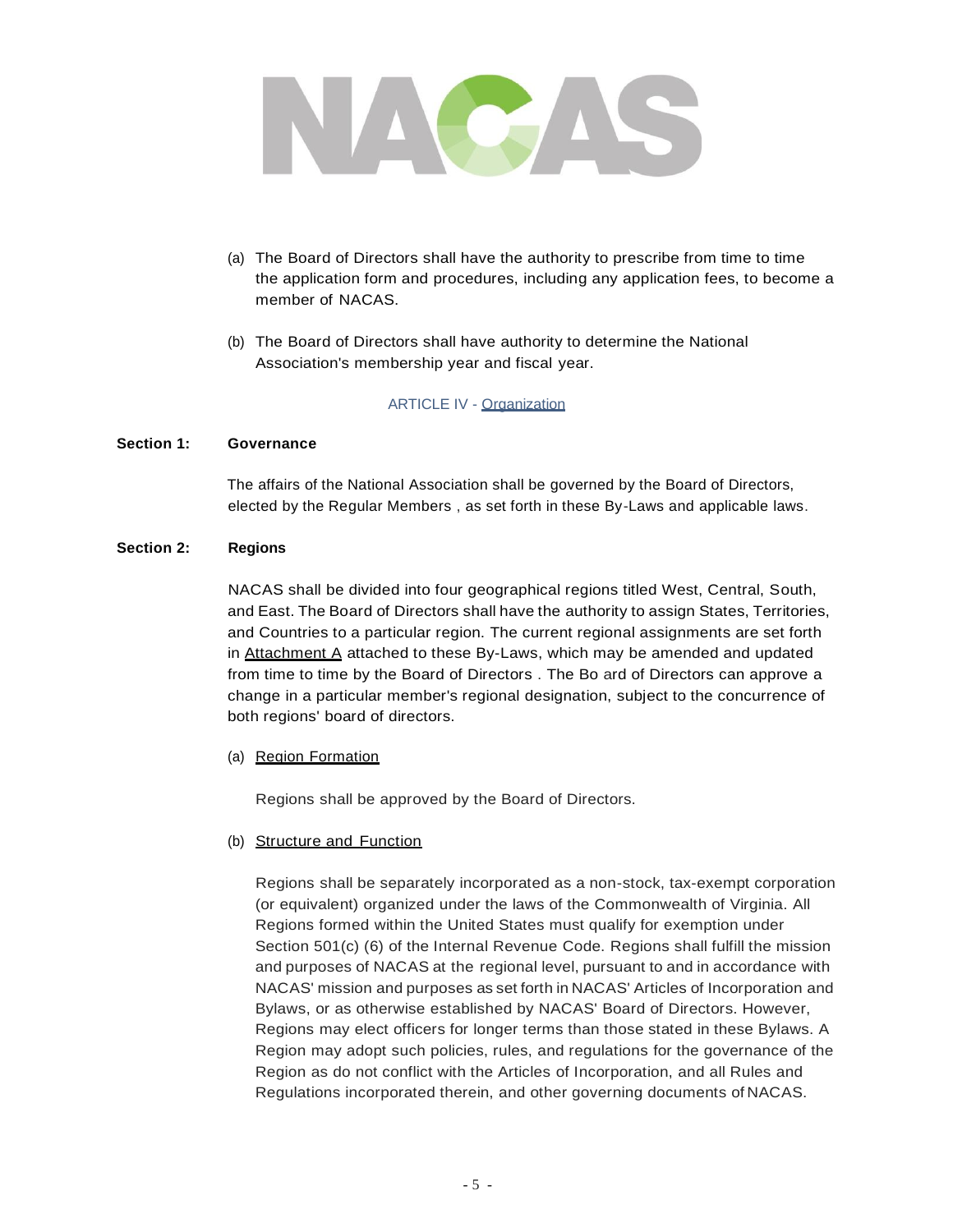

### (c) Membership

All Region members must be NACAS members in good standing. Regions may not join or affiliate with any other organization without the prior approval of the NACAS Board of Directors.

### (d) Debts and Interests in Assets

NACAS shall not be liable for any debts of any Region unless such debt is authorized by the Board of Directors of NACAS. Regions shall conversely not be liable for any debts of the National Association unless such debt is authorized by the Board of Directors of the Region(s) . If a Region has its charter revoked or otherwise disaffiliates from NACAS, the Region shall have no right or interest in the assets of NACAS.

### **Section 3: International Membership**

Membership from international institutions in NACAS is encouraged. The Board of Directors shall have the authority to assign international members to one of the four regions.

### **Section 4: Staff**

The Board of Directors will appoint a Chief Executive Officer ("CEO") to administer the day-to-day affairs of the National Association. The CEO will organize an administrative office with staffing and compensation approved by the Board of Directors.

### ARTICLE V - Membership Meetings

#### **Section 1: Annual Conference**

There shall be an Annual Conference of the National Association, with the time and place announced to members electronically (email and/or eblast) and by NACAS marketing materials at least ninety (90) days in advance.

#### **Section 2: Business Meeting**

(a) During each Annual Conference of the National Association, there shall be a business meeting, which shall be open to all Regular Members, for purposes of (i) conducting the business of the National Association; (ii) electing and installing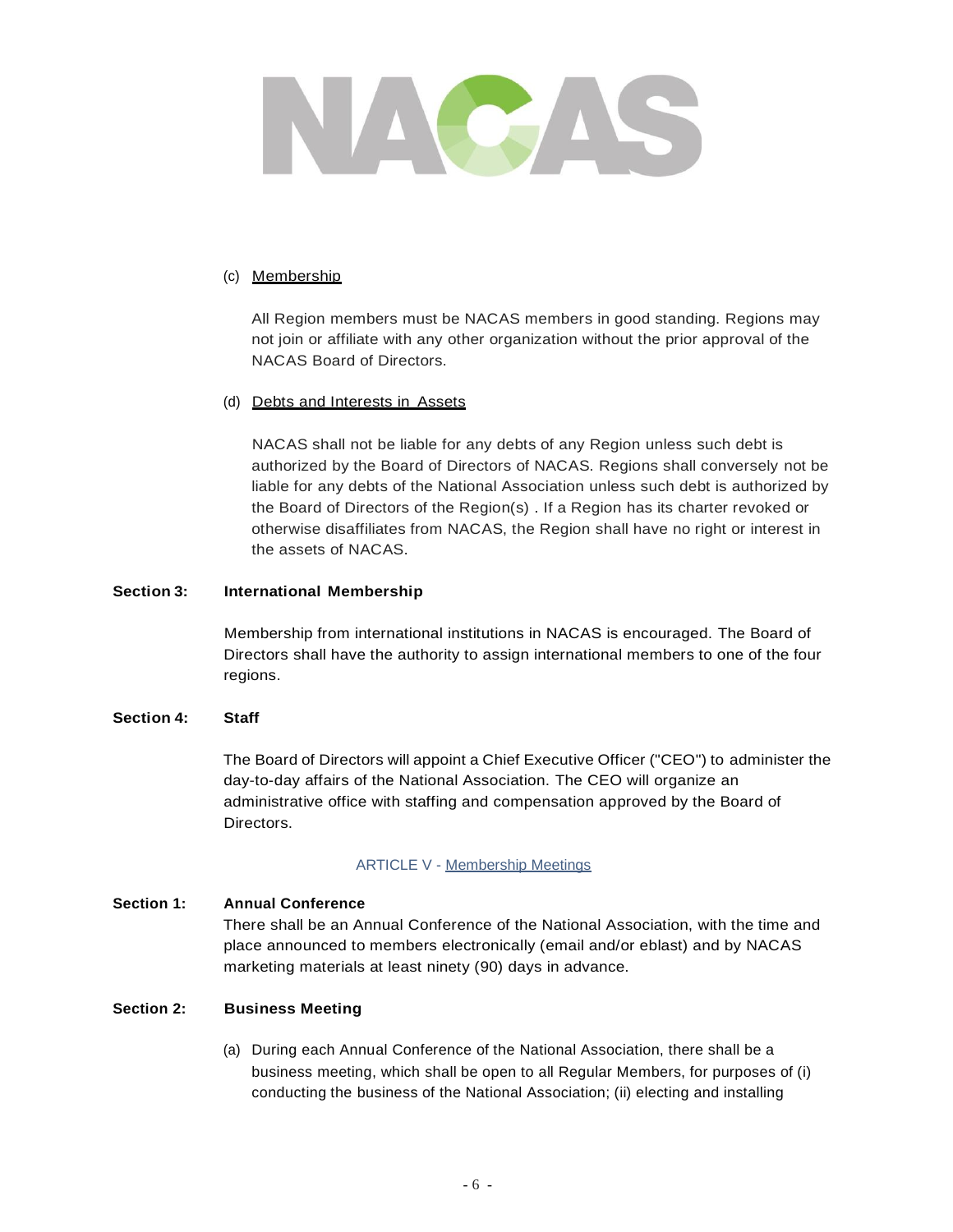

Officers and Directors in accordance with these By-Laws and applicable laws; (iii) voting on amendments to the By-Laws; (iv) reviewing and considering the Treasurer's Report; (v) reviewing and approving a budget for the National Association for the next Fiscal Year; and/or (vi) considering any other matter before the voting members.

- (b) Ten percent (10%) of the voting members eligible to vote shall constitute a quorum at the business meeting at the Annual Conference.
- (c) Voting
	- i. The right to vote at each business meeting is strictly reserved to Regular Members.
	- ii. There shall be no more than one vote cast per Regular Member on any ballot or item put to a vote. In the event of a tie vote during a business meeting, the President (or any other officer presiding in the President's place) shall cast a single vote to break the tie.
	- iii. Any Regular Member may be represented at the business meeting by any number of individuals who themselves are full-time employees of the member institution or of its wholly-owned subsidiary; however, no Regular Member may split its vote among its representatives. The Regular Member shall designate one of its representatives to cast its vote. There shall be no voting by proxy allowed at the business meeting.

ARTICLE VI - Board of Directors and Officers

#### **Section 1: Board Composition**

The Board of Directors of the National Association shall consist of the following Officers and Directors: President; President-Elect; Vice President; Treasurer; Immediate Past President; Four (4) Regional Directors; Two (2) At-Large Members; the President of the Education Foundation; and CEO/Secretary (Ex-Officio, nonvoting).

#### **Section 2: Board Powers; Compensation**

(a) The Board of Directors shall have full power and authority over the affairs of the National Association as set forth in these By-Laws and subject to applicable laws.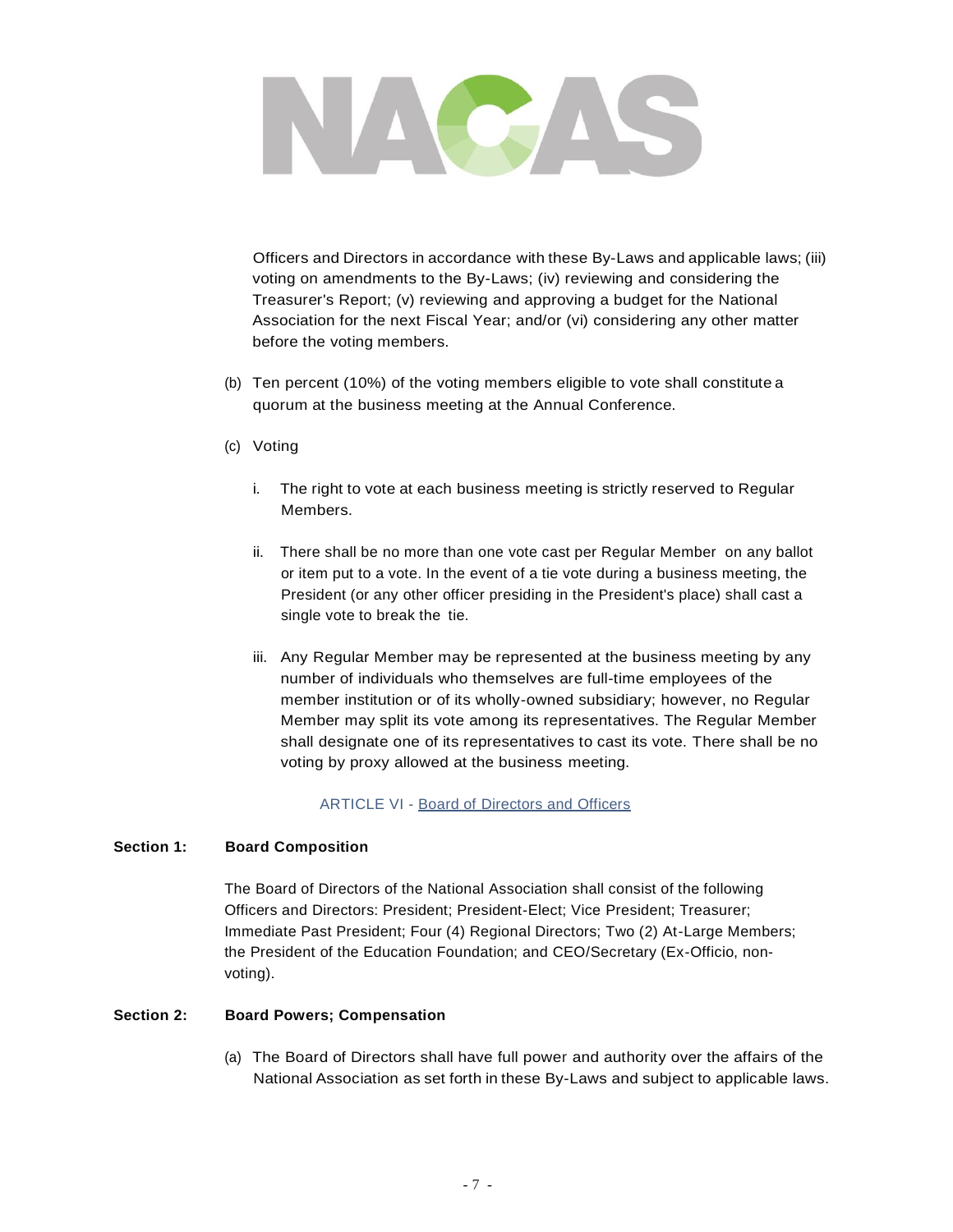

- (b) The Board of Directors shall have the authority to set the amount and the collection of annual membership dues.
- (c) Members of the Board of Directors shall receive no compensation for their services; however, members of the Board of Directors may be reimbursed for their reasonable out-of-pocket expenses in accordance with policies adopted by the Board of Directors from time to time.

#### **Section 3: Officers**

- (a) The Officers of the National Association shall consist of the following: (i) President; (ii) President-Elect; (iii) Vice President; (iv) Treasurer; (v) Secretary; and, (vi) Immediate Past President.
- (b) No one individual may hold more than one (1) office at any given time.

#### **Section 4: Nomination and Election of Officers and Directors**

- (a) The process for nominating Officers and Directors of the National Association shall be as follows:
	- i. There shall be a five (5) member Nominating Committee consisting of the Immediate Past President and one member appointed by the board of each region. The Immediate Past President shall chair the Nominating Committee.
	- ii. The Nominating Committee shall nominate candidates for the offices to be filled at the next business meeting at the Annual Conference. The Nominating Committee shall report its recommendations of candidates for election to the Board of Directors at its regularly-scheduled summer meeting.
- (b) The process for electing Officers and Directors at the business meeting at the Annual Conference is as follows:
	- i. At the business meeting, the Nominating Committee's slate of candidates shall be announced. Before the nominations are closed, additional nominations from the floor shall be permitted.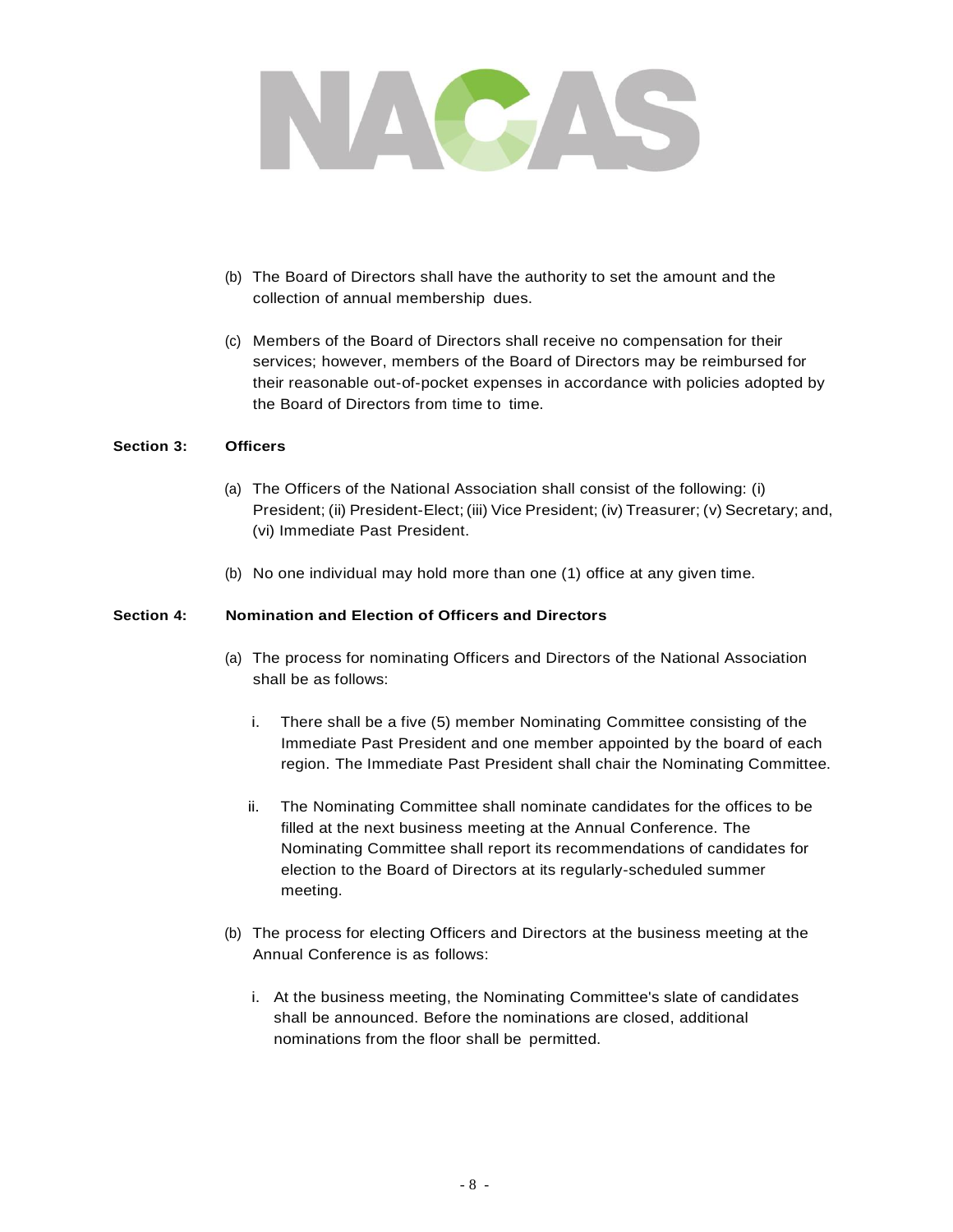

- ii. Each Regular Member is allowed one (1) vote for each position to be elected. A member cannot aggregate its votes for one candidate.
- iii. The method of voting can be by a show of hands or voice vote. In the instance of contested election, the presiding officer may call for a paper ballot.
- iv. The candidate receiving the most votes shall be elected. In the event of a tie, there shall be a runoff election. If the runoff ends in a tie vote, the election shall be decided by a vote of the Board of Directors.

### **Section 5: Term**

- (a) The term of the President, President-Elect, and Immediate Past President shall be for one (1) year and shall commence upon installation at the Annual Conference.
- (b) The term of the Vice President shall be one (1) year and shall commence upon installation at the Annual Conference at which the Vice President is elected. The Vice President shall be elected by the Regular Members each year at the business meeting at the Annual Conference and shall be from the region of the National Association identified through the Regional Rotation Schedule. The Regional Rotation Schedule is East, Central, West and South to ensure equal representation by all Regions of the National Association every four years. Only the position of Vice President shall be based on the Regional Rotation Schedule.
- (c) The term of the Treasurer shall be for three (3) years and shall commence upon installation at the Annual Conference at which the Treasurer is elected. The Treasurer can serve a maximum of two (2) consecutive terms.
- (d) The CEO of the National Association shall serve as the Secretary. When the CEO ceases to hold the administrative office, a duly-appointed successor by the Board of Directors shall become the Secretary in the place and stead of the predecessor.
- (e) The term of the Regional Directors shall be for three (3) years and shall commence upon installation at the Annual Conference. They are elected into office at their regional conferences.
- (f) The term of the At-Large Members shall be for three (3) years and shall commence upon installation at the Annual Conference at which they are elected.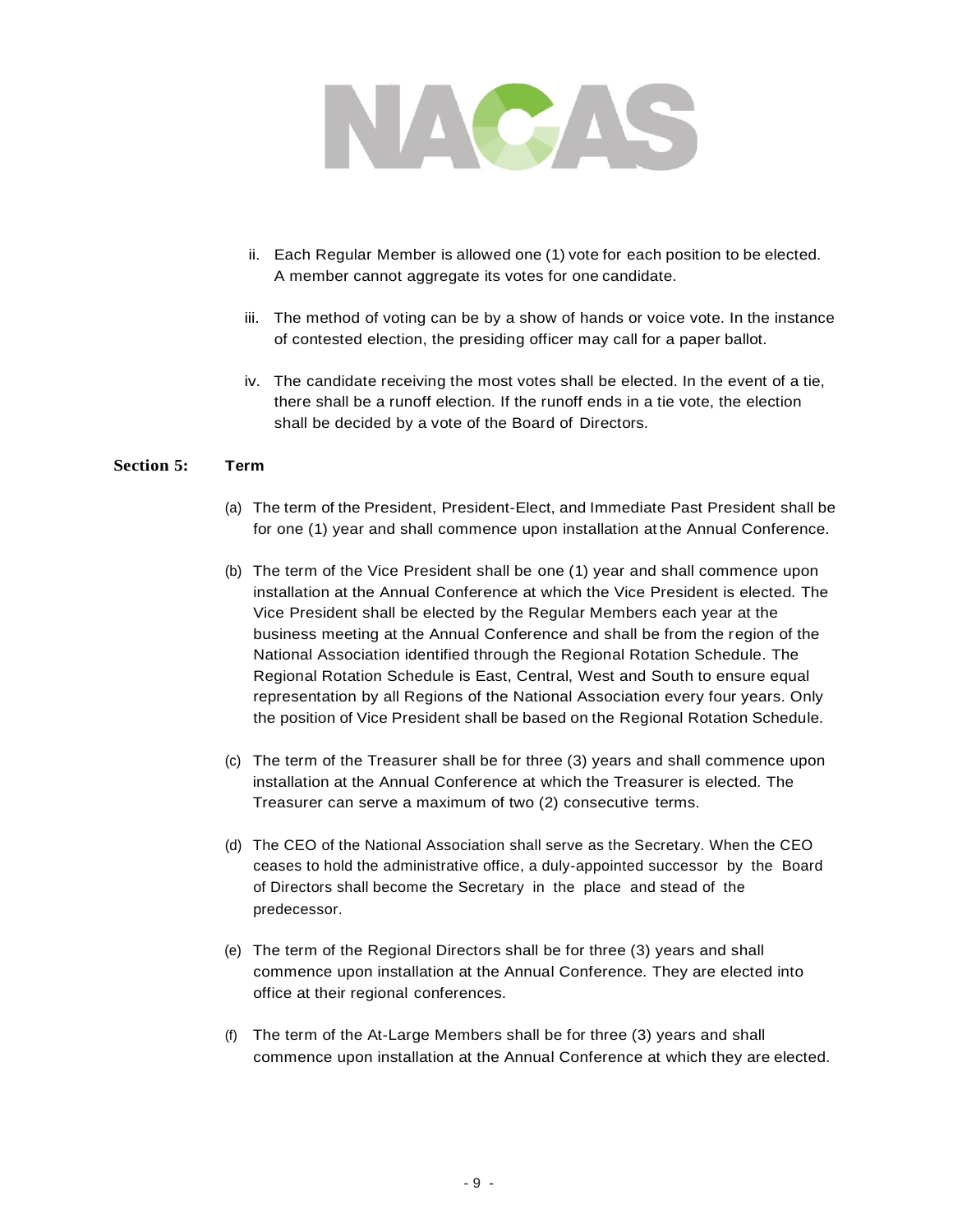

(g) None of the Officers and Directors, with the exception of the Treasurer, shall be eligible to succeed himself or herself, except in cases where the individual was appointed to fill an unexpired term or vacancy. Any member may serve as an Officer multiple times; provided, however, there is at least a one (1) year lapse for the same position.

### **Section 6: Duties of Officers and Directors**

- (a) President -- It shall be the duty of the President to preside at all meetings and enforce all rules and regulations relating to the administration of NACAS. The President shall appoint all Chairs to the Standing Committees and to Special Committees and also those members as required and specified in these By-Laws, subject to the approval of the Board of Directors. The President shall set the date and place of necessary Board of Directors meetings, one of which shall be held at the site of the Annual Conference.
- (b) President-Elect -- The President-Elect shall serve on the Board of Directors and shall assume such duties as may be assigned by the President. The President-Elect shall prepare to assume the office of the President upon election and installation to that office, and shall select Chairs of Standing Committees for his/her term of office as President prior to the Annual Conference when the office is assumed, subject to the approval of the Board of Directors. Upon the President's death, resignation, removal from office, or inability to act, the President-Elect shall assume the office of the President.
- (c) Vice President -- The Vice President shall be deemed to be the President-Elect for the following year. The Vice President shall serve as a member of the Annual Conference Program Committee and shall assume such duties as the President or Board of Directors may assign.
- (d) Treasurer -- The Treasurer shall, when necessary, attest to the official acts of any Officer and the Board of Directors and to such other acts as may be directed by resolution of the Board of Directors. The Treasurer shall be responsible for reviewing the fiscal policies of the National Association, and shall submit, with the assistance of the CEO, a report, verified by the Finance Committee, showing in appropriate detail the receipts and expenditures of NACAS together with such additional information as may be required by the Board of Directors from time to time for the purpose of demonstrating the fiscal condition of the National Association and to be used for such legislative and other purposes as may be necessary. The Treasurer shall, with the assistance of the Finance Committee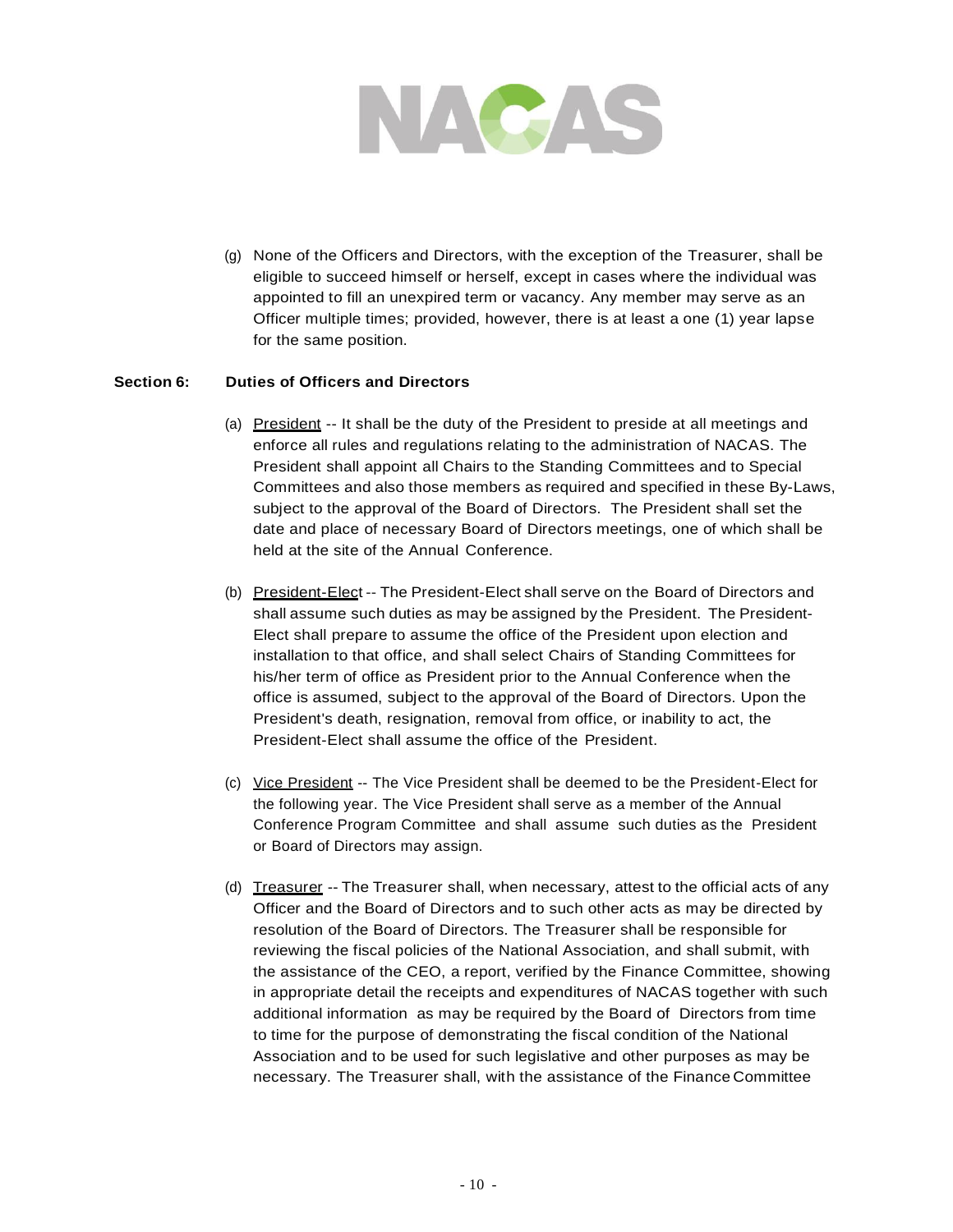

and CEO, prepare and submit a proposed budget for the ensuing fiscal year to be reviewed, amended and acted upon by the Board of Directors for presentation to the membership at the Annual Conference of the National Association. The Treasurer shall perform such other duties as may be assigned by the President or Board of Directors.

- (e) Regional Directors -- The Regional Director elected by his/her respective Region at its annual conference will represent said Region on the Board of Directors.
- (f} At-Large Board Members -- At-Large Board members will be elected by the general membership for terms that are staggered such that their terms expire in different years. Each of the two (2) At-Large positions on the Board of Directors will focus on strategic initiatives and National Association priorities identified by the Board of Directors. Each At-Large Board member will work with the appropriate NACAS group(s) addressing those initiatives and priorities.
- (g) Immediate Past President -- The Immediate Past President shall serve on the Board of Directors, shall chair the Nominating Committee, and shall assume duties as directed by the President or Board of Directors.
- (h) Secretary/CEO -- The CEO shall be the Secretary of the Board of Directors. The Secretary shall act, or designate one or more persons to act, as the clerk to the Board of Directors and the Executive Committee of the Board. The Secretary shall keep, or cause to be kept, Minutes of all meetings and all actions taken by the Board of Directors and the Executive Committee. Such Minutes shall set forth the time and place of any such meetings, the names of those present, and the notice thereof given, whether regular or special. Actions taken by the Board of Directors shall be updated in the policy manual. The Secretary shall have the authority to sign any and all documents on behalf of the National Association. Documents relating to the purchase or sale of real property shall also require the signature of the President of the Board. The Secretary shall maintain and submit all documents required by the laws of the state in which the National Association is incorporated and shall ensure that all fees for that incorporation are paid.

### **Section 7: Meetings of the Board of Directors**

(a) The time and place of regular meetings of the Board of Directors shall be set by the President.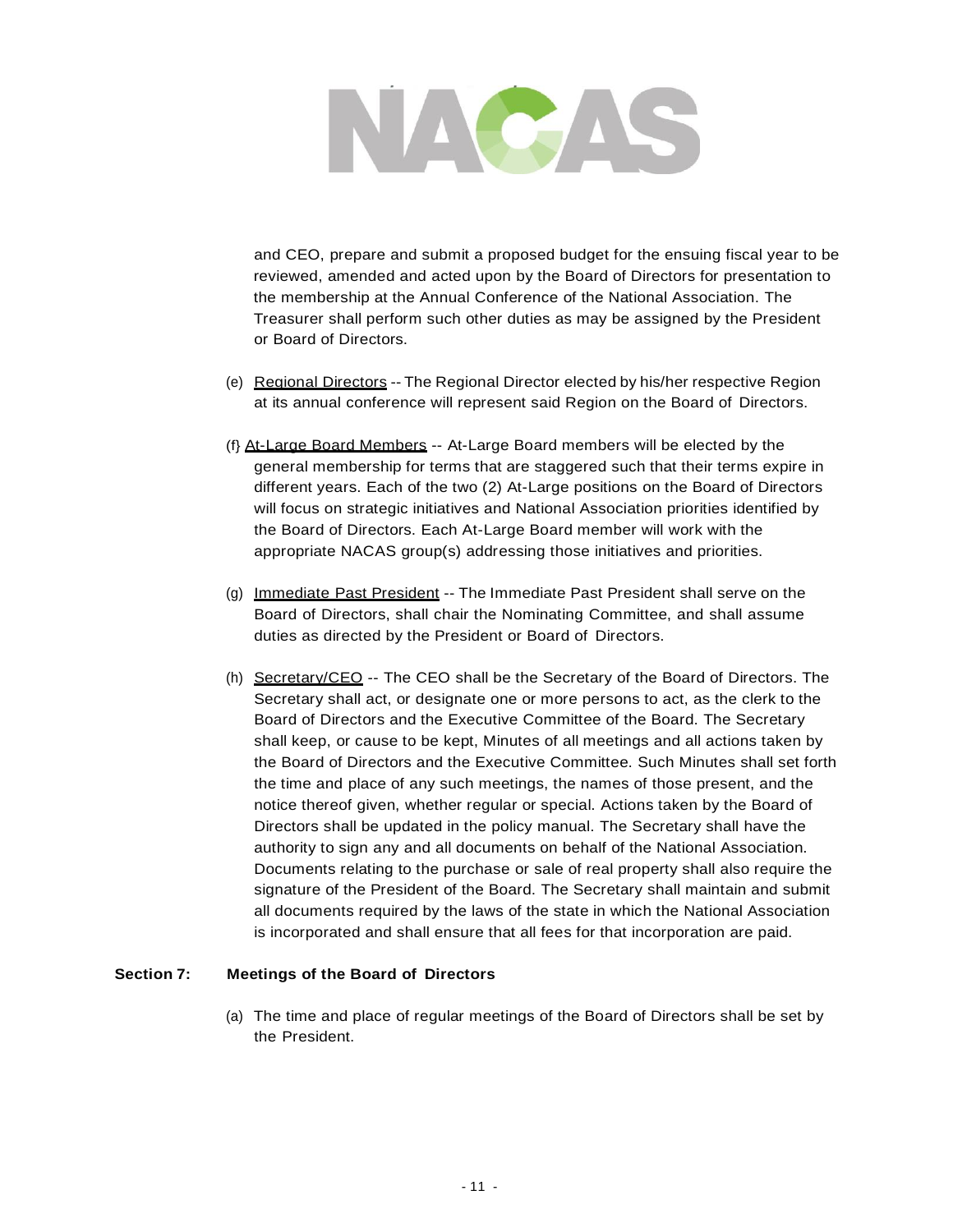

- (b) An annual meeting of the Board of Directors shall be held at a time and day to be fixed by the President and/or the Board of Directors at the site of the Annual Conference, provided that such meeting shall be held during the months of October or November of each calendar year.
- (c) Special meetings of the Board of Directors may be called by the President, or at the request of six (6) or more of the Officers and Directors, to be held on such date and at such time as shall be designated in the notice of meeting.
- (d) Notice of any meeting of the Board of Directors, other than special meetings, shall be given not less than seven (7) days prior thereto by written notice delivered personally or sent by mail, facsimile, or electronic mail to each director at his/her address or facsimile number as shown in the records of the National Association. Notice of special meetings shall be delivered at least twenty-four (24) hours before the date and time thereof. The business to be transacted at any regular or special meeting of the Board of Directors shall be specified in the notice of such meeting.
- (e) One-half of the number of voting Officers and Directors in office shall constitute a quorum of the Board of Directors for the transaction of business. A meeting at which a quorum is initially present may continue to transact business notwithstanding the withdrawal of an Officer or Director, if any action is approved by at least a majority of the required quorum for that meeting.
- (f} Proxy voting by Officers and Directors is not permitted at meetings of the Board of Directors.

### **Section 8: Conflicts of Interest**

It is the intent of the National Association that each member of the Board of Directors avoids an actual or potential conflict of interest in the execution of his/her duties. Inthe event that anOfficer or Director believes that such a conflict exists on a particular issue before the Board of Directors, the Officer or Director should make that conflict known to the Board of Directors and should refrain from participation in the discussion or voting on the issue. In the event there is a question of conflict, the President shall request an opinion from legal counsel. If, in the opinion of legal counsel, a conflict exists, the member of the Board of Directors with the conflict will be required to either eliminate the conflict or refrain from participation in Board action related to the conflict.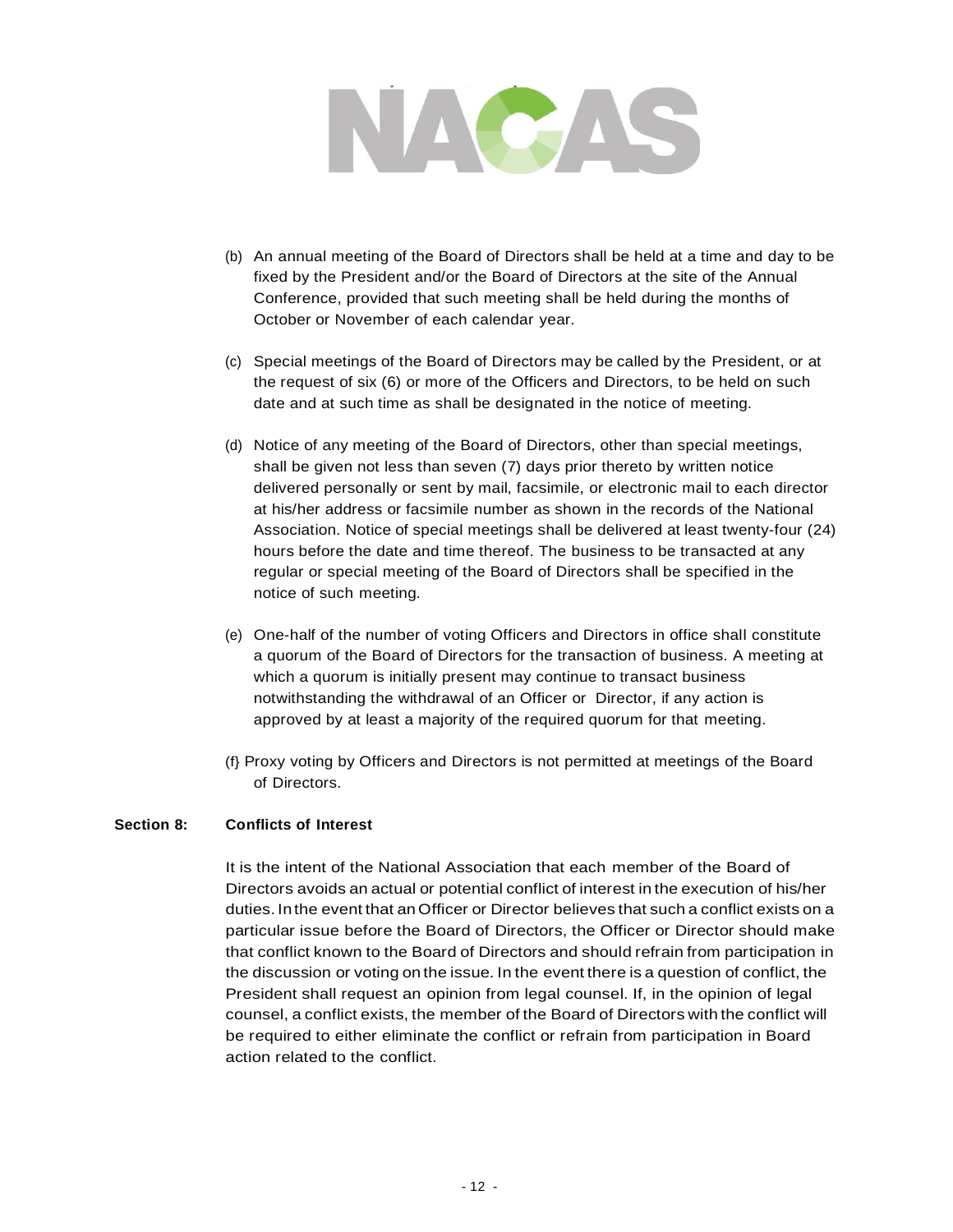

#### **Section 9: Indemnification**

- (a) To the fullest extent permitted by law, the National Association shall indemnify its Officers and Directors, affiliated Regions, staff and committee volunteers made or threatened to be made a party to an action or proceeding against all judgments, fines, amounts paid in settlement and reasonable expenses, including attorney's fees actually and necessarily incurred as a result of such action or proceeding reasonably related to such individual's conduct as an Officer, Director, affiliated Region(s), staff or committee volunteer on behalf of NACAS; except thattheindemnification provided inthisSection shallnot apply to those acts or omissions not in good faith or which involve intentional misconduct or knowing violation of the law.
- (b) To the fullest extent permitted by law, expenses incurred by an Officer, Director, staff member or committee volunteer in defending an action or proceeding shall be paid by the National Association in advance of the final disposition of such action or proceeding upon receipt of an undertaking by or on behalf of such individual to repay such amount.
- (c) The National Association shall purchase and maintain insurance to cover obligations it incurs as a result of the foregoing indemnification, subject to the applicable provisions of the law.

#### **Section 10: Resignation and Removal; Filling of Vacancies**

- (a) Any Officer or Director may resign from the Board of Directors at any time by giving written notice to the President or Secretary. Unless specified in the notice of resignation, acceptance of such resignation shall not be necessary to make it effective.
- (b) In order to remove an Officer or Director from office for cause, a written request signed by three (3) members of the Board of Directors must be presented in writing to the Secretary/CEO. The Secretary/CEO shall provide a copy of the request for removal to all members of the Board of Directors, including the member subject to removal action, within ten (10) days of the receipt of the request and must cause the item to be placed on the agenda of the next scheduled board meeting. On receipt of the request for removal, six (6) or more members of the Board of Directors may request, in writing to the President, that a special board meeting be held to address the issue. If such a request is made the President must call a special meeting within forty (40) days to consider the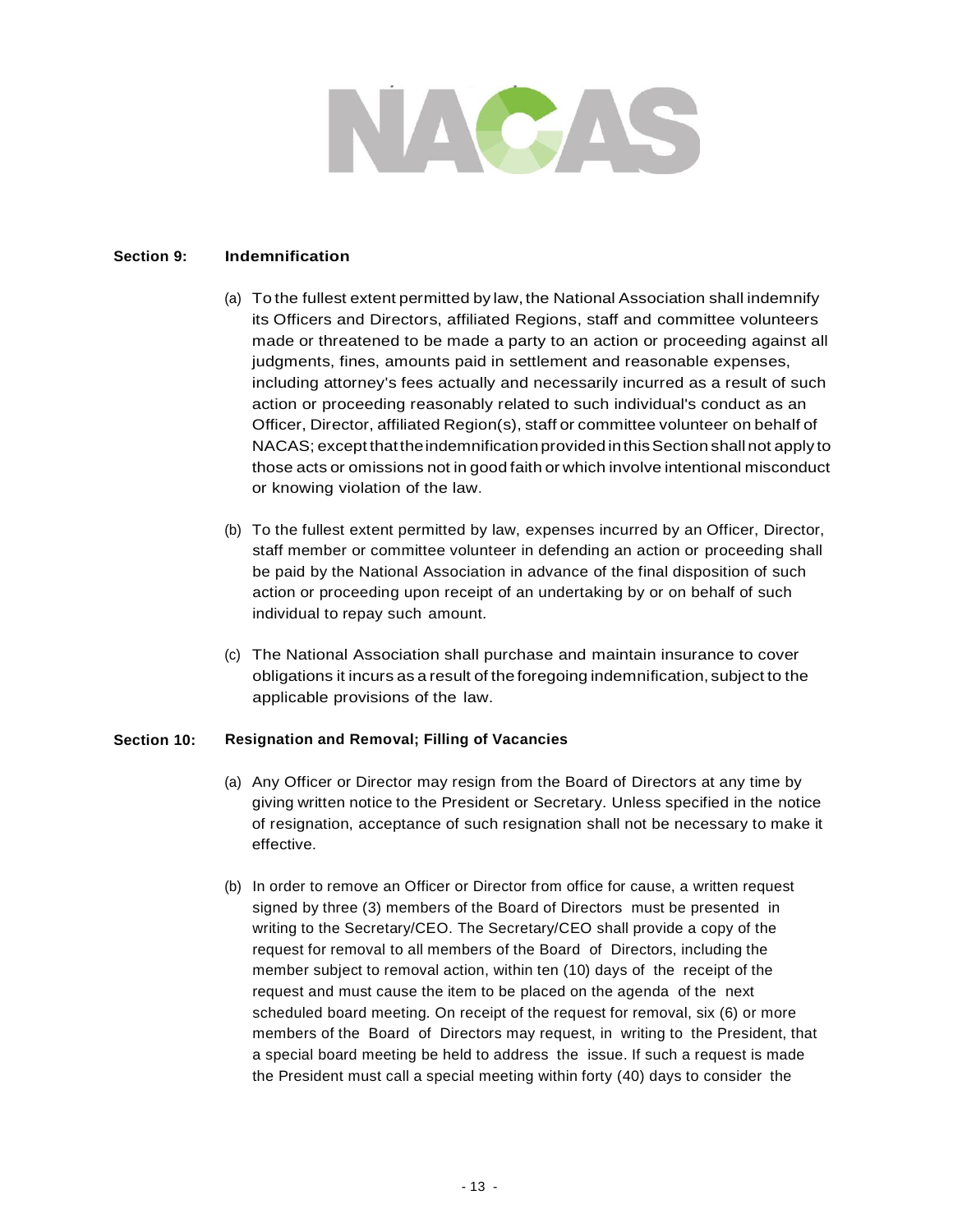

removal. The member of the Board of Directors subject to the removal action is to be accorded due process at the meeting. Removal can only be accomplished through a vote of two-thirds (2/3) of the members of the Board of Directors present.

### **Section 11: Vacancies**

- (a) Any position of the Board of Directors shall be declared vacant whenever any of the following occur: (i) the incumbent is no longer eligible by virtue of employment *(i.e.,* no longer employed by a member institution, or no longer employed within the elected region for the Regional Directors); (ii) the member institution is no longer eligible by virtue of accreditation or failure to pay dues; or, (iii) the incumbent has resigned or has been removed from office by board action.
- (b) In the event the position of President becomes vacant, the President-Elect shall assume the office of the President. Further, the Vice President shall assume the office of President-Elect. To fill the vacated Vice President position, the region next in rotation to select the Vice President shall, as soon as practical through the Regional Board, propose a candidate to fill the vacated position for the remainder of the unexpired term.
- (c) In the event the position of President-Elect becomes vacant, the Vice President shall assume the office of President-Elect. To fill the vacated Vice President Position, the region next in rotation to select the Vice President shall, as soon as practical through the Regional Board, propose a candidate to fill the vacated position.
- (d) In the event the position of Vice President becomes vacant, the region from which the Vice President was elected shall, as soon as practical through the Regional Board, propose a candidate to fill the vacated position.
- (e) In the event the position of Treasurer becomes vacant, the President shall appoint an Acting Treasurer for the remainder of the term.
- (f) In the event the position of Immediate Past President becomes vacant, the most recent Past President, still eligible and willing to serve, shall assume the office of Immediate Past President.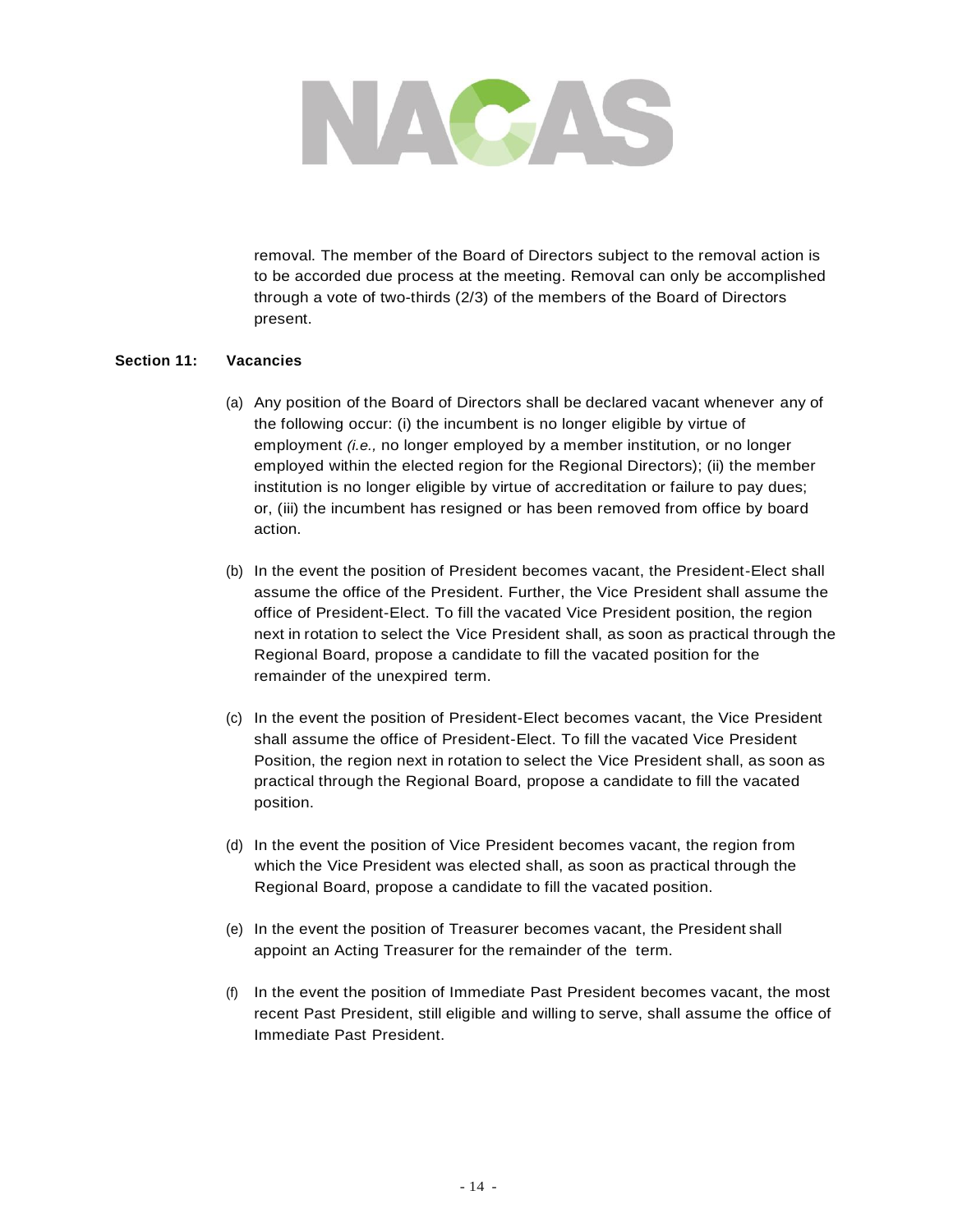

- (g) In the event the position of a Regional Director becomes vacant, the region from which the regional director was elected shall as soon as practical through the regional board, propose a candidate to fill the vacated position.
- (h) In the event of a vacancy of an At-Large Director, the President shall appoint an Acting Director for the remainder of the term.
- (i) All proposed candidates and proposed Presidential appointments for the positions listed above (a-h) are subject to the approval of the Board of Directors. If the President-Elect and/or Vice President move forward to fill a vacant post, they shall continue in those assumed roles at the next Annual Conference, ensuring at least one year of service in each position.

### ARTICLE VII - Committees

#### **Section 1: Executive Committee**

- (a) An Executive Committee of the Board of Directors shall be established to function on the Board's behalf when necessary and the board is not available. The Executive Committee shall have the same power and authority as the Board of Directors.
- (b) The Executive Committee shall consist of the: (i) President; (ii) President-Elect; (iii) Vice President; (iv) Treasurer; (v) Secretary/CEO; and (vi) Immediate Past President.
- (c) The time and place of meetings of the Executive Committee shall be set by the President.
- (d) All Executive Committee actions are subject to ratification by the Board of Directors at its next meeting.

#### **Section 2: Standing Committees**

(a) The Board of Directors may appoint one or more Standing Committees for the National Association and may delegate to such committees any of the authority of the Board of Directors, except (i) the filling of vacancies on the Board of Directors or any committee; and (ii) the appointment of other committees of the Board or the members thereof. Any such Standing Committee must be created by resolution adopted by a majority of the Officers and Directors then in office, provided a quorum is present.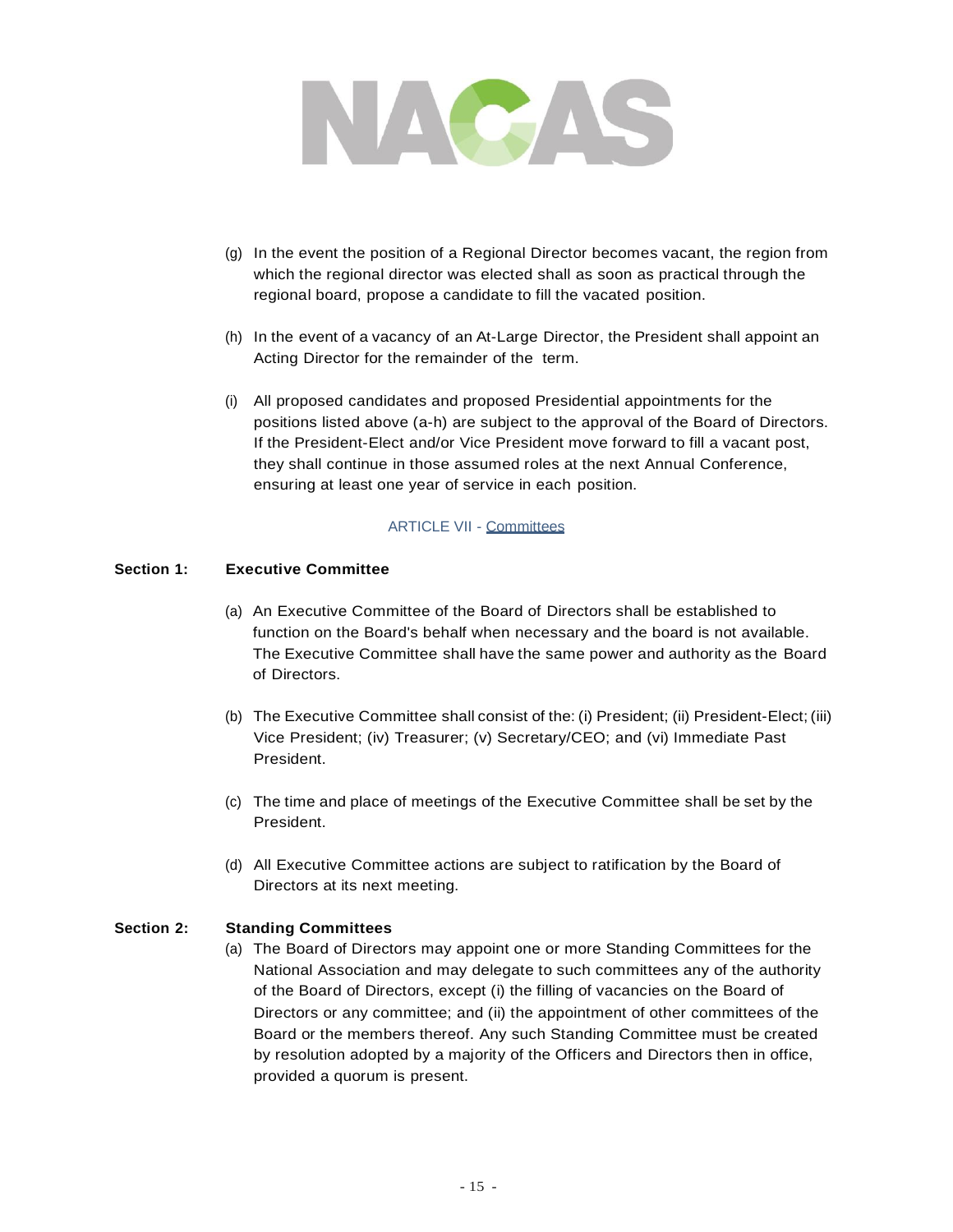

(b) The Board of Directors shall govern the makeup and specific duties of each Standing Committees by stated policy or amendments to the existing NACAS Policy Manual.

### **Section 3: Special (Technical) Committees**

The President may appoint Special (or Technical) committees at any time in any number for any purpose consistent with the purposes of the National Association. These Special (technical) committees shall be constituted to a term of relatively short duration to accomplish a single task and are not continuous or Standing Committees.

### ARTICLE VIII - Control of Funds

### **Section 1: CEO**

- (a) The Board of Directors shall engage a full-time CEO at an annual salary, to be included in the National Association's budget.
- (b) The CEO shall open and maintain necessary bank accounts in the name of the National Association.
- (c) The CEO shall be responsible for all receipts and disbursements of all National Association funds and shall render an annual accounting of funds to the Treasurer for presentation to the membership at the Annual Conference.

#### **Section 2: Treasurer**

The Treasurer, under the supervision and with the approval of the Board of Directors, shall prepare a proposed annual budget for the ensuing fiscal year for submission to the Regular Members at the business session of the Annual Conference of the National Association.

#### **Section 3: General**

(a) NACAS' funds shall be used to defray the direct and normal expenses of the National Association. NACAS funds shall be expended only to clearly implement the general objectives and purposes of the National Association within the budget approved by the Association. All such expenditures shall be clearly and individually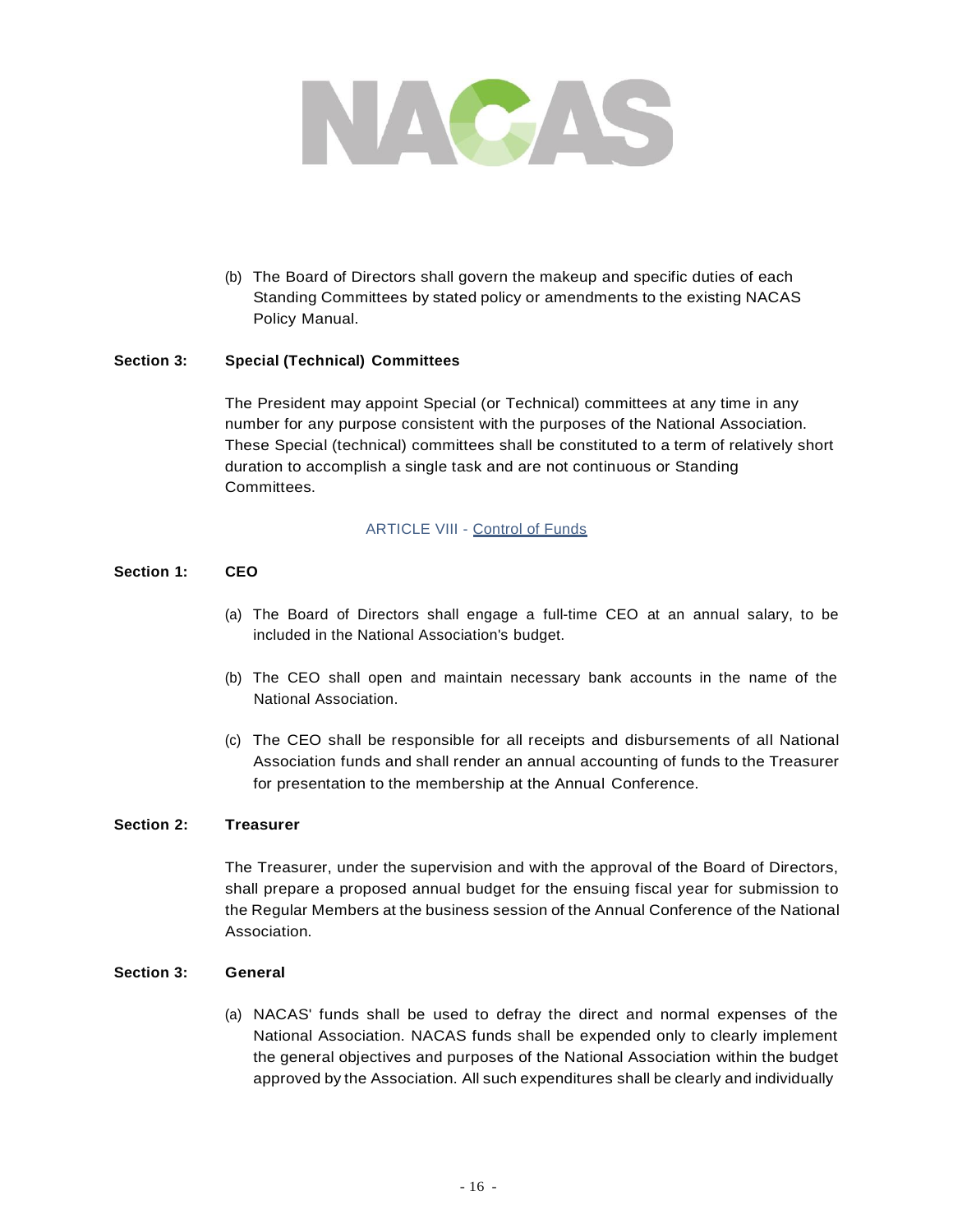

recorded in the Annual Report and in such other reports as may be required by the Board of Directors.

- (b) No part of the net earnings of the National Association shall be distributed to members of the Board of Directors, or paid staff members, nor shall the Board Members be paid salaries.
- (c) Members of the Board of Directors, the CEO, and committee members may be reimbursed for reasonable expenses incurred in the performance of official duties on behalf of the National Association.
- (d) The Board of Directors is authorized to obtain fidelity bonds on behalf of any individual who handles funds on behalf of the National Association.

### ARTICLE IX - Other Provisions

#### **Section 1: Parliamentary Authority**

The current edition of Robert's Rules of Order shall be the parliamentary authority for any meeting held pursuant to these By-Laws. The Immediate Past President will act as Parliamentarian.

#### **Section 2: Assessments**

There will be no special assessments made upon the membership.

### ARTICLE X - Amendments to By-Laws

**Section 1:** These By-Laws or any section thereof can only be amended by the affirmative vote of at least two-thirds (2/3) of the Regular Members present and voting at the Annual Conference business meeting of National Association. Proposed amendments may be submitted by the written petition of any member and must be submitted electronically to the President of the National Association. A majority vote of the Board of Directors at the next scheduled Board Meeting will be required to place the proposed amendment before the members at the next Annual Conference. The President shall cause the distribution of all proposed amendments approved by the Board of Directors to all members of the National Association at least thirty (30) days prior to the Annual Conference at which the amendments are to be considered. Amendments approved by two-thirds (2/3) of the Regular Members present and voting at the Annual Conference business meeting- shall take effect immediately.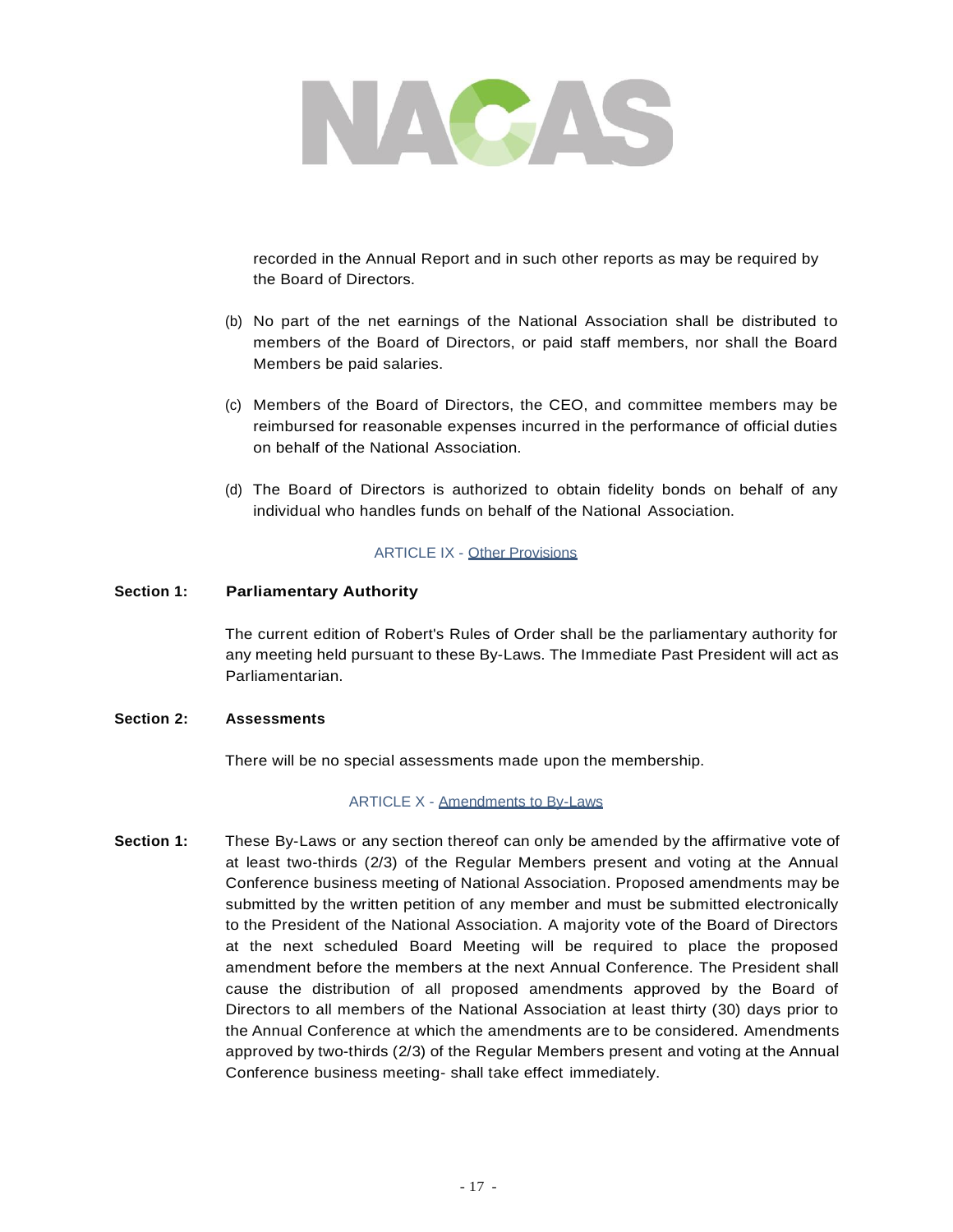

### **ADOPTED: October 7, 2014**

Updated March 30, 2016 Amended & Approved October 11, 2016